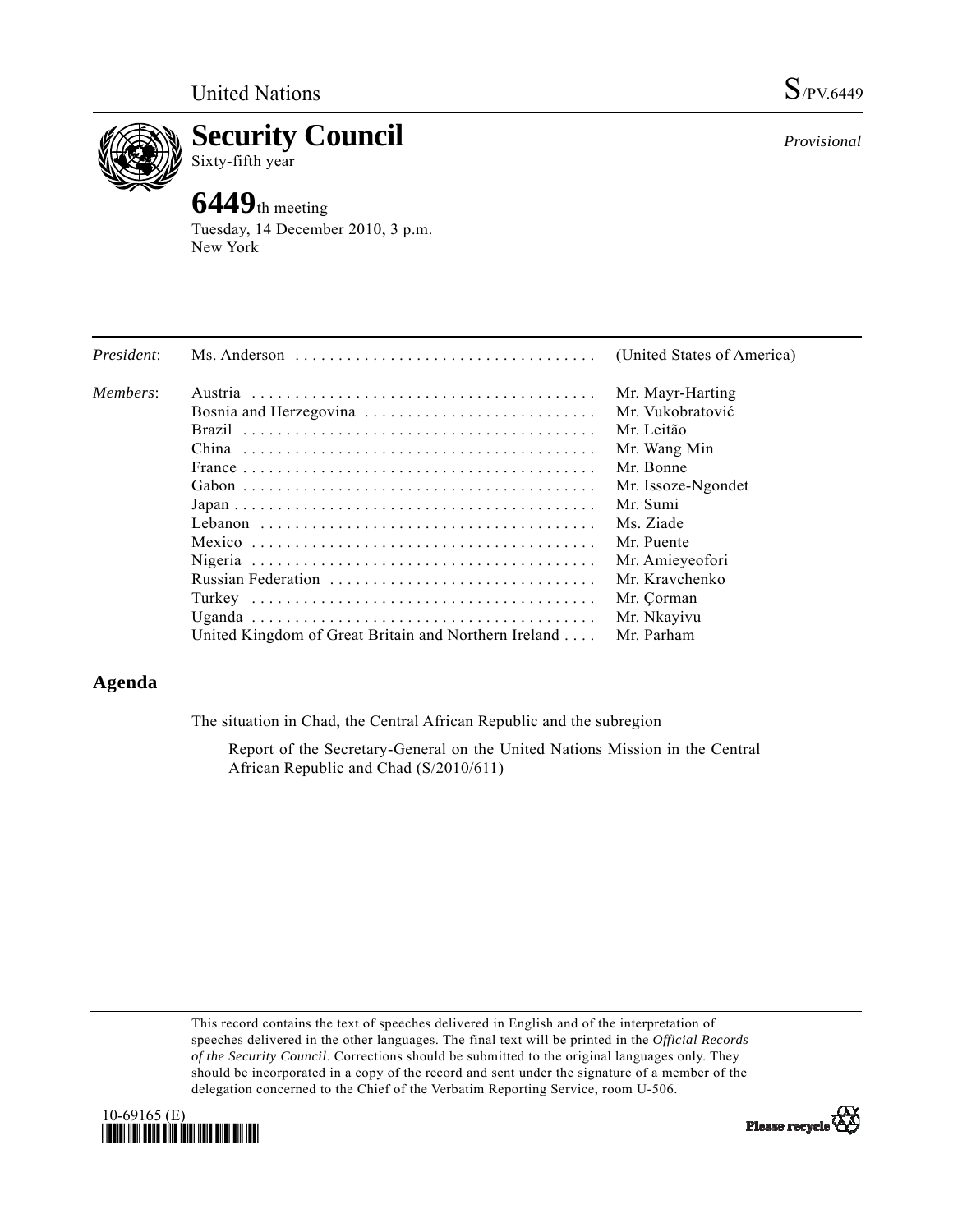*The meeting was called to order at 3.10 p.m.* 

#### **Adoption of the agenda**

*The agenda was adopted.* 

### **The situation in Chad, the Central African Republic and the subregion**

## **Report of the Secretary-General on the United Nations Mission in the Central African Republic and Chad (S/2010/611)**

 **The President**: I have received letters from the representatives of the Central African Republic and Chad, requesting to participate in this meeting. I propose to invite those representatives to participate in this meeting without the right to vote, in accordance with the relevant provisions of the Charter and rule 37 of the Council's provisional rules of procedure.

There being no objection, it is so decided.

 On behalf of the Security Council, I extend an invitation under rule 39 of the Council's provisional rules of procedure to Mr. Youssef Mahmoud, Special Representative of the Secretary-General and Head of the United Nations Mission in the Central African Republic and Chad.

It is so decided.

 Participants have before them document S/2010/611, which contains the report of the Secretary-General on the United Nations Mission in the Central African Republic and Chad.

I now give the floor to Mr. Youssef Mahmoud.

**Mr. Mahmoud**: As you know, Madam President, the United Nations Mission in the Central African Republic and Chad (MINURCAT) will lower its sails at the end of the month and start liquidation on 1 January 2011. The Secretary-General's report before the Council (S/2010/611) is therefore his last on MINURCAT as a mission. My task today is to highlight the main points and to make one or two observations.

 On the security and humanitarian situation, as the report describes, the situation in Chad remains relatively calm, as does the situation in refugee camps and sites for internally displaced persons. Fears that widespread criminal activities would resume after the rainy season have so far proved to be unfounded. This

is largely attributed to the vigilance of Chadian central and local authorities and increased effectiveness on the part of the Détachement intégré de sécurité (DIS) and the joint Sudan-Chad border patrols. However, the humanitarian situation remains a concern and the need for assistance continues to be immense. Chad still hosts more than 250,000 refugees, and the country is still coping with the consequences of this year's heavy rains in the east and elsewhere.

 With regard to the DIS, since the Secretary-General's previous report (S/2010/529), all administrative, management and operational responsibilities have been transferred to the DIS under the supervision of United Nations police. The Office of the United Nations High Commissioner for Refugees (UNHCR) and the United Nations Development Programme (UNDP) will assist the Government of Chad to sustain the DIS through the creation of a basket fund managed by UNDP and operational assistance provided by UNHCR. The DIS will require continued assistance from the international community during the post-MINURCAT period.

 Pursuant to resolution 1923 (2010), five humanitarian forums aimed at promoting a shared understanding of the protection of civilians were held in various locations in eastern Chad. The last forum will be held on 15 December in N'Djamena to wrap up discussions held in the previous ones. The last Highlevel Working Group meeting, also mandated by the resolution, will be held on 21 December.

 In line with the Government of Chad's early recovery programme in the eastern part of the country, MINURCAT's substantive sections have spared no effort to consolidate their achievements in the areas of rule of law, human rights, gender, HIV/AIDS and intercommunity dialogue, as well as to transfer these activities, when feasible, to the Government of Chad, other United Nations agencies or other national or international partners. My deputy, Ms. Rima Salah, will meet with the United Nations country team and the Government of Chad on 21 December to mark the end of MINURCAT activities and to officially hand over MINURCAT civilian programmes.

 Pursuant to resolution 1923 (2010), all MINURCAT uniformed personnel will have left Chad and the Central African Republic by 31 December. MINURCAT withdrew from the Central African Republic on 15 November. On 18 December, the Force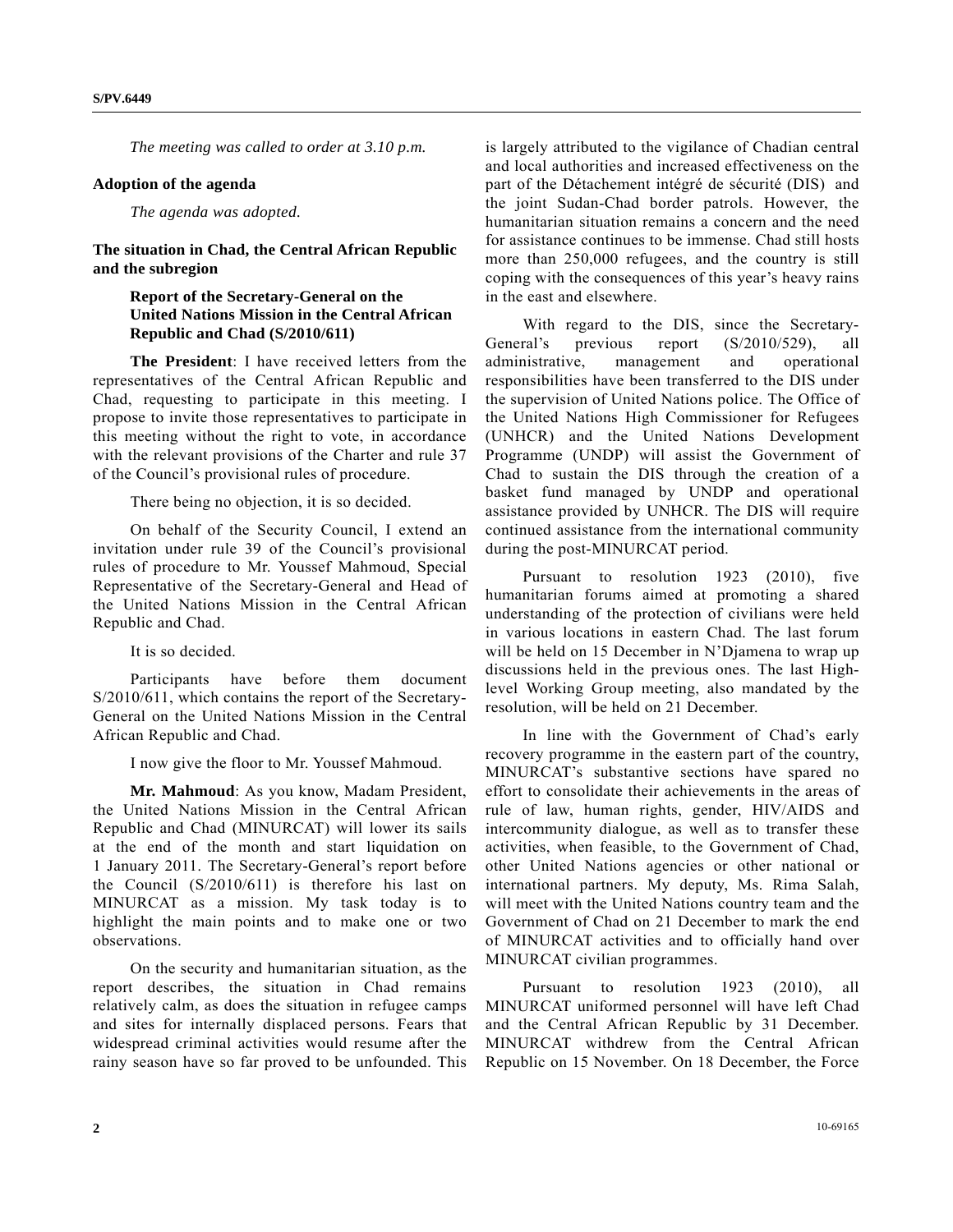Commander will be the last military person to leave Chad. The last United Nations police officer will leave on 29 December. Only those civilian staff required for the liquidation of the Mission will remain in Chad after 31 December.

 I should like to seize this opportunity to thank the Governments of the Central African Republic and Chad for facilitating the withdrawal of MINURCAT. I encourage the Government of Chad to continue to do so throughout the liquidation period and until the last MINURCAT personnel and assets have left the country.

 Permit me to say a few words on the Central African Republic. The situation in the north-eastern part of that country remains of concern. Barely 10 days after MINURCAT's withdrawal from the region, on 24 November to be exact, a rebel group attacked the town of Birao and occupied the camps. The Central African authorities have since regained control of those two camps. In the light of regional instability, sustained attention to the eastern part of the Central African Republic is required.

 Pursuant to paragraph 27 of resolution 1923 (2010), MINURCAT commissioned a lessons learned exercise. Key findings from the MINURCAT experience were outlined in paragraphs 49 to 63 of the Secretary-General's report. Of particular relevance were securing and sustaining the consent of host nations and the creation of a nationally owned and internationally supported security entity for the protection of civilians. It is the Secretary General's earnest hope that these lessons will be of assistance to the Council as it considers the evolution of peacekeeping as a whole and contemplates future operations that are solely devoted to the protection of civil*ians.* 

#### (*spoke in French*)

 Despite its murky beginnings and the challenges it has had to face throughout its short existence, MINURCAT has had some notable achievements. In that connection, the eastern part of Chad will never be the same. MINURCAT not only helped to ensure the physical protection of civilians, refugees, internally displaced persons, host communities and humanitarian workers working under Chadian officials, it also provided them with legal and social protection. That was appreciated by the Government and by the host population. I thank them for that.

 In conclusion, I would like to thank the Secretary-General for having entrusted this challenge to me. I would also like to thank the members of the Security Council for the trust they have shown in me throughout the last months of the Mission.

**The President**: I thank Mr. Mahmoud for his briefing and I now give the floor to the representative of the Central African Republic.

**Mr. Poukré-Kono** (Central African Republic) (*spoke in French*): I thank the Special Representative of the Secretary-General, Mr. Youssef Mahmoud, for the briefing he has just given us on the last report of the Secretary-General (S/2010/611) on the activities of the United Nations Mission in the Central African Republic and Chad (MINURCAT), the mandate of which expires on 31 December, pursuant to resolution 1923 (2010).

 I note that the report contains a certain number of recommendations and lessons learned for future peacekeeping missions. Its lessons are therefore a source of inspiration not just for the peacekeeping and peacebuilding organs, but also for States. Indeed, we stress that a series of initial misunderstandings were ultimately overcome. We thank Mr. Victor da Silva Angelo, the previous Special Representative of the Secretary-General, who helped to organize MINURCAT.

 The Central African Republic notes with satisfaction the withdrawal of MINURCAT, which began on 15 November with the closing of the two military camps in Birao. We acknowledge that MINURCAT discharged its tasks within the limits of its capacities and contributed to ensuring a relatively stable environment in the north-east of the country through its deterrent presence; by assisting refugees, internally displaced persons, and humanitarian agencies; and by resolving inter-ethnic conflicts. The Central African Republic has benefited from the assistance of MINURCAT in establishing its authority over the region. We appreciate the positive role it played throughout its mandate.

 The announced withdrawal of MINURCAT led to debates within the Security Council about the followup stages, given the ongoing threats in the north-east due to the limited capacities of the Central African forces, the fragility of State institutions and the persistence of insecurity. The idea of a transition period was even mentioned. Recommendations were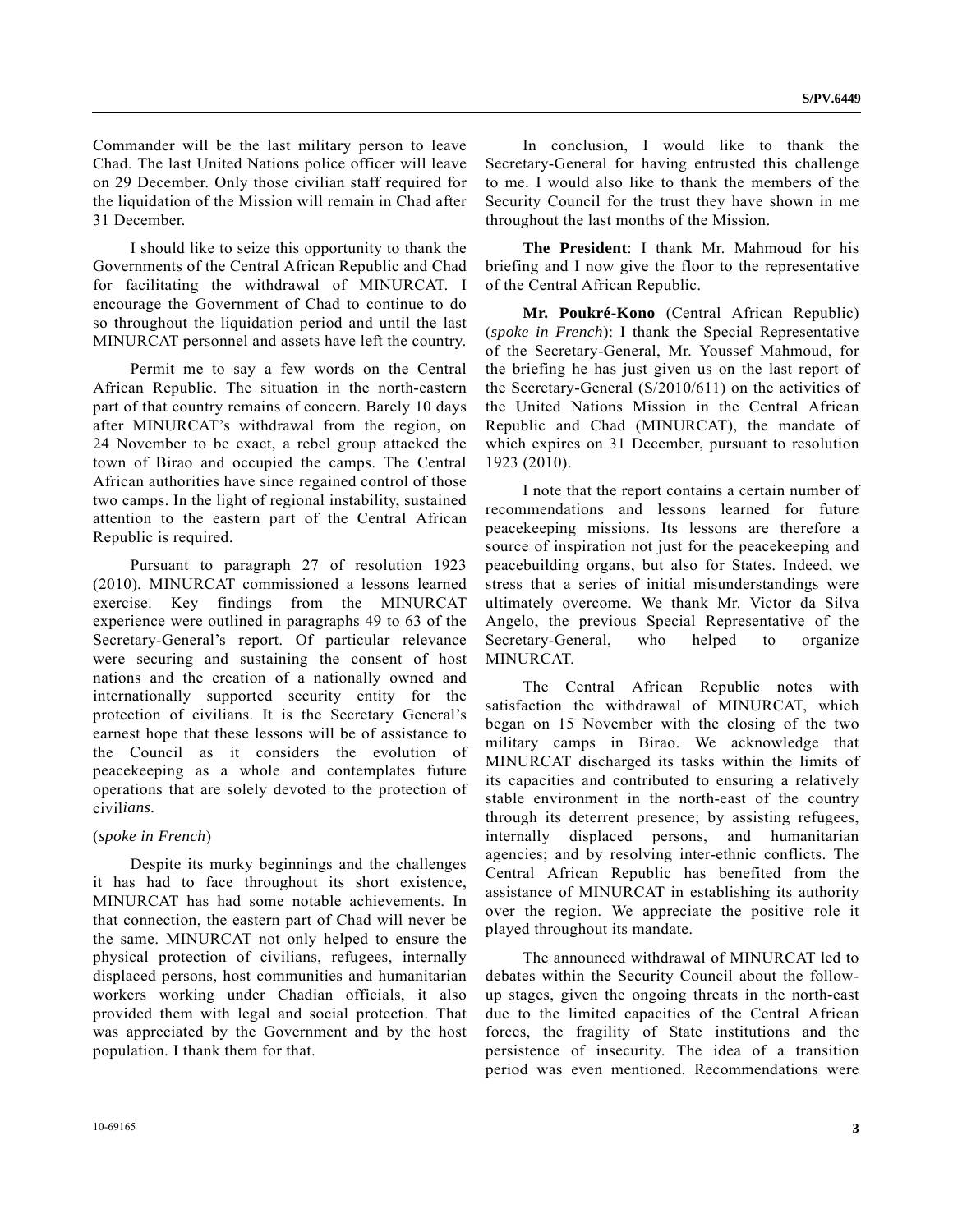made by the international community to strengthen and deploy the Mission for the Consolidation of Peace in the Central African Republic, while the Central African Government pleaded for the operational capacities of its own armed forces to be strengthened. Time, however, was all too limited for it to achieve all its wishes.

 While the Government gradually prepared to deploy troops to Birao, that city was attacked on 24 November, to our collective surprise. The attackers were armed with heavy weaponry, including 14.5 millimetre bi-tube machine guns, 12.7 millimetre rounds and mounted rocket launchers, while the Central African troops had nothing more than Kalashnikovs. There was no comparison. Moreover, the rebel groups came from Darfur to join up with the Convention of Patriots for Justice and Peace (CPJP). The Central Africans, with whom we are very familiar, do not have such sophisticated weapons.

 We believe that they want to reproduce the situation in Darfur in north-eastern Central African Republic, which is a very important area geopolitically and geostrategically and the soft underbelly of the region where the rebels of Chad, the Sudan and the Central African Republic can converge easily. We would add that the rebels of the Lord's Resistance Army occupy four prefectures in the Central African Republic.

 The Birao event does not only concern the CPJP and its search for weaponry; it also endangers international peace and security in the frontier regions. We ask the members of the Security Council to take these facts into consideration and to be alert to a possible rebel coalition.

 As members of the Security Council know, the Central African Republic is at a crossroads. It is obligated not only to hold successful general elections in 2011, but also to guarantee security throughout its territory. The Government has chosen the electoral period in which the people shall do their civic duty to coincide with the dry season, which is also a dangerous season rife with armed groups, rebels, bandits and road-blockers. That reality was reflected in the attack on Birao. However, we note the implementation of certain regional agreements with respect to this situation, for which we are grateful.

 Calm has now been restored. On 10 December, the President of the Republic even visited Birao to

encourage the armed forces and reassure the people of the area. We reiterate once again the appeal made here on 10 August and 20 October by Minister for Foreign Affairs Antoine Gambi to the international community to support the Central African armed forces with equipment, transportation, observation capacities and military materiel so that they can accomplish their mission with enthusiasm and efficiency. The same request has been addressed to friendly countries.

 We have yet to receive a response to that appeal as the Government prepares to enter a critical period. We have expressed our ongoing desire for reinforcements for our security and defence forces, which cannot remain passive and ill-equipped in the face of regional forces that are very well trained and equipped. The major responsibility falls to our troops, who must be properly equipped if they are to fulfil their sovereign duty and be proactive in combat. Regional missions are observer missions with very limited mandates. The withdrawal of MINURCAT would therefore appear to be an opportunity to launch security sector reform and disarmament. demobilization and reintegration. We therefore call on the international community to spare no effort in helping us to move these processes forward.

 In conclusion, we thank MINURCAT and all contributing countries that have helped us through this time, howsoever brief. We thank the Secretary-General for his very useful and enlightening report, and express our gratitude to Mr. Mahmoud, who has devoted himself to the Central African Republic through the United Nations Integrated Peacebuilding Office in the Central African Republic and MINURCAT.

 Attention must not be withdrawn from the situation in the north-east of the country, which remains fragile. We request the assistance of the international community and ask friendly countries to pursue their efforts to equip our security and defence forces and to ensure a smooth electoral process by the deadline established.

**The President**: I call on the representative of Chad.

**Mr. Allam-mi** (Chad) (*spoke in French*): It is a genuine pleasure for me to congratulate you, Madame, on assuming the presidency of the Security Council for this month. Allow me also to welcome the presence of Mr. Mahmoud, the Special Representative of the Secretary-General.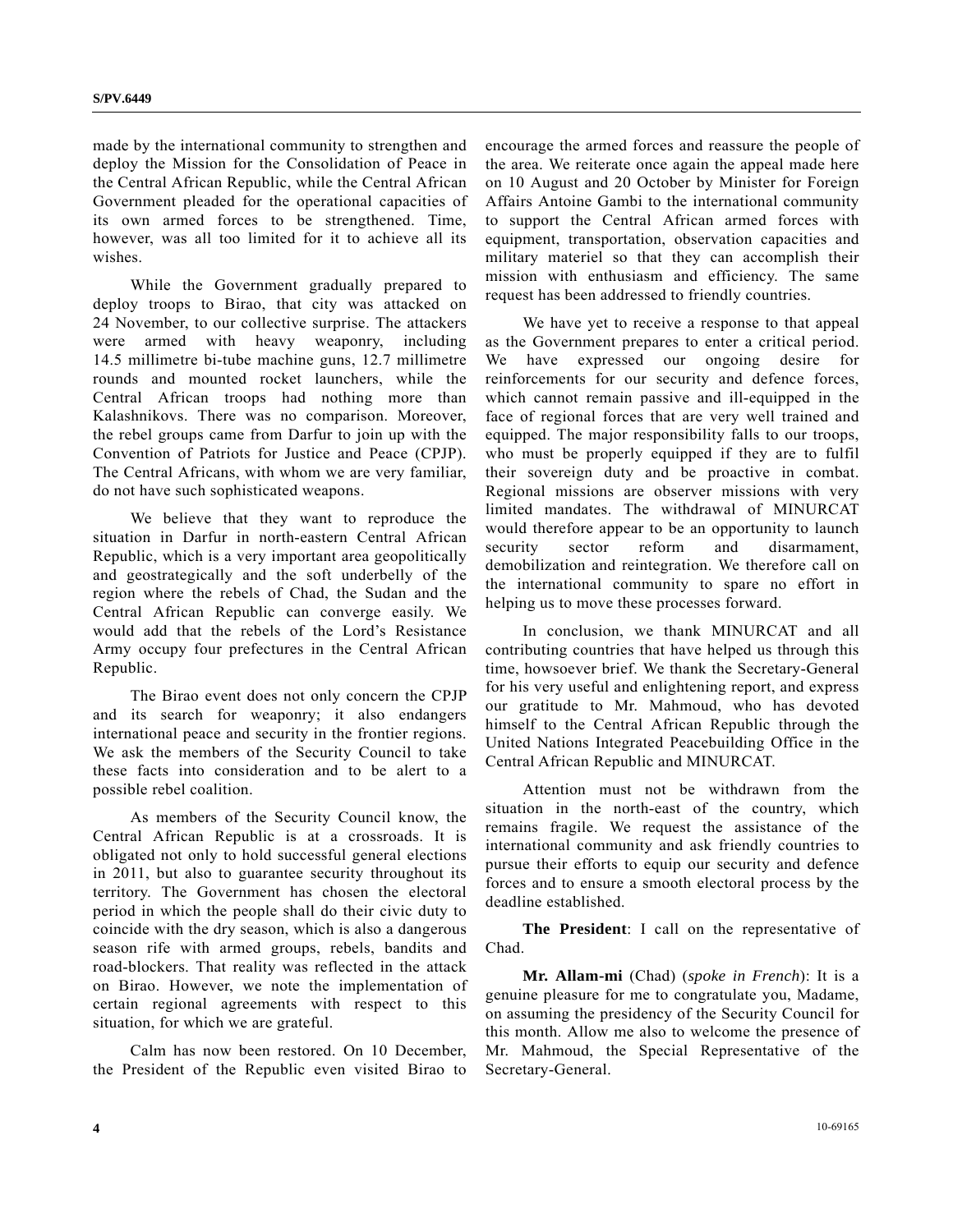We welcome the high-quality report of the Secretary-General (S/2010/611) to the Security Council on the United Nations Mission in the Central African Republic and Chad (MINURCAT). It gives a true picture of the reality on the ground and makes relevant observations and recommendations that should be taken into account by the Security Council. That allows us to limit our statement to the absolute minimum, given that the Security Council is already overburdened by the many crises taking place across the globe.

 If the Security Council will allow me, we would like to stress in particular that the non-renewal of the MINURCAT mandate is fully justified, and we welcome the successful implementation of the agreement between Chad and the United Nations on the drawdown of the Mission from eastern Chad and the transfer of responsibilities to the Chadian Government. Since the drawdown process began, we are pleased to have seen that the security situation has improved in eastern Chad, and that improvement has taken place despite some isolated and minor cases of insecurity. Therefore, we are far from seeing the catastrophic situation that some parties said would arise when the Government of Chad asked for the withdrawal of MINURCAT from eastern Chad, although we still need the continued support of the international community to strengthen our financial, technical and material capacities in terms of protecting civilians.

 The Chadian Government, through me, would like to reiterate its commitment and determination to continue to efficiently fulfil its mission to protect civilians, particularly refugees and internally displaced persons (IDP), including their voluntary return to their homes. To do so, we are counting, of course, on the support of the international community in many forms, particularly in terms of financing a plan for sustaining the Détachement intégré de sécurité (DIS), because that original police force, which was set up within the framework of the MINURCAT mandate, has always played a vital role. It was the DIS that ensured security in the refugee and IDP camps and the areas surrounding them. It has provided security escorts and ensured security in the zone in coordination with the National Gendarmerie and the Nomad National Guard of Chad. In 2011, our plan for sustaining the DIS foresees a budget that will cover operations and logistics at a cost of about \$20 million, which is far less than the hundreds of millions of dollars going to

MINURCAT each month. For that reason, we are optimistic that the Security Council will be diligent in ensuring that the international community will continue to support us in fulfilling our security and humanitarian missions after the full withdrawal of MINURCAT.

 For our part, we have taken measures to support, as best we can, the protection of civilians in accordance with international humanitarian law. Among other initiatives, the Coordination Nationale de Soutien aux Activités Humanitaires et au Détachement Intégré de Sécurité (CONSAHDIS) was created to replace the Coordination nationale d'appui à la force internationale à l'est du Tchad (CONAFIT), which is well known.

 I cannot close without expressing my pleasure at the excellent cooperation that has always existed between the United Nations and my Government in dealing with the security and humanitarian challenges resulting from the situation reigning in the eastern part of my country. Of course, MINURCAT was not as perfect a mission as we had hoped it would be. That United Nations mission of a very special nature, in which many hopes were placed, did not meet our numerous expectations.

 Nevertheless, in a very special environment and at a given point in time, MINURCAT did play a positive role in terms of protecting vulnerable people, refugees, displaced persons, humanitarian workers and others. We should acknowledge that role and pay tribute to it. The international community, in particular the Security Council and the peace- and justice-loving countries, should be thanked here. The institutions and donor countries that provided troops, funding and equipment should also be warmly thanked.

 We also recognize and thank the generous donors who have set up the special trust fund for financing the DIS. We also recognize the tireless efforts of the humanitarian workers, particularly those of the various non-governmental organizations, the United Nations High Commissioner for Refugees, the World Food Programme, the United Nations Development Programme, and so forth. They should be both thanked and acknowledged by us. Nothing would have been possible and nothing will be possible in the future without their multidimensional support and their efforts on the ground.